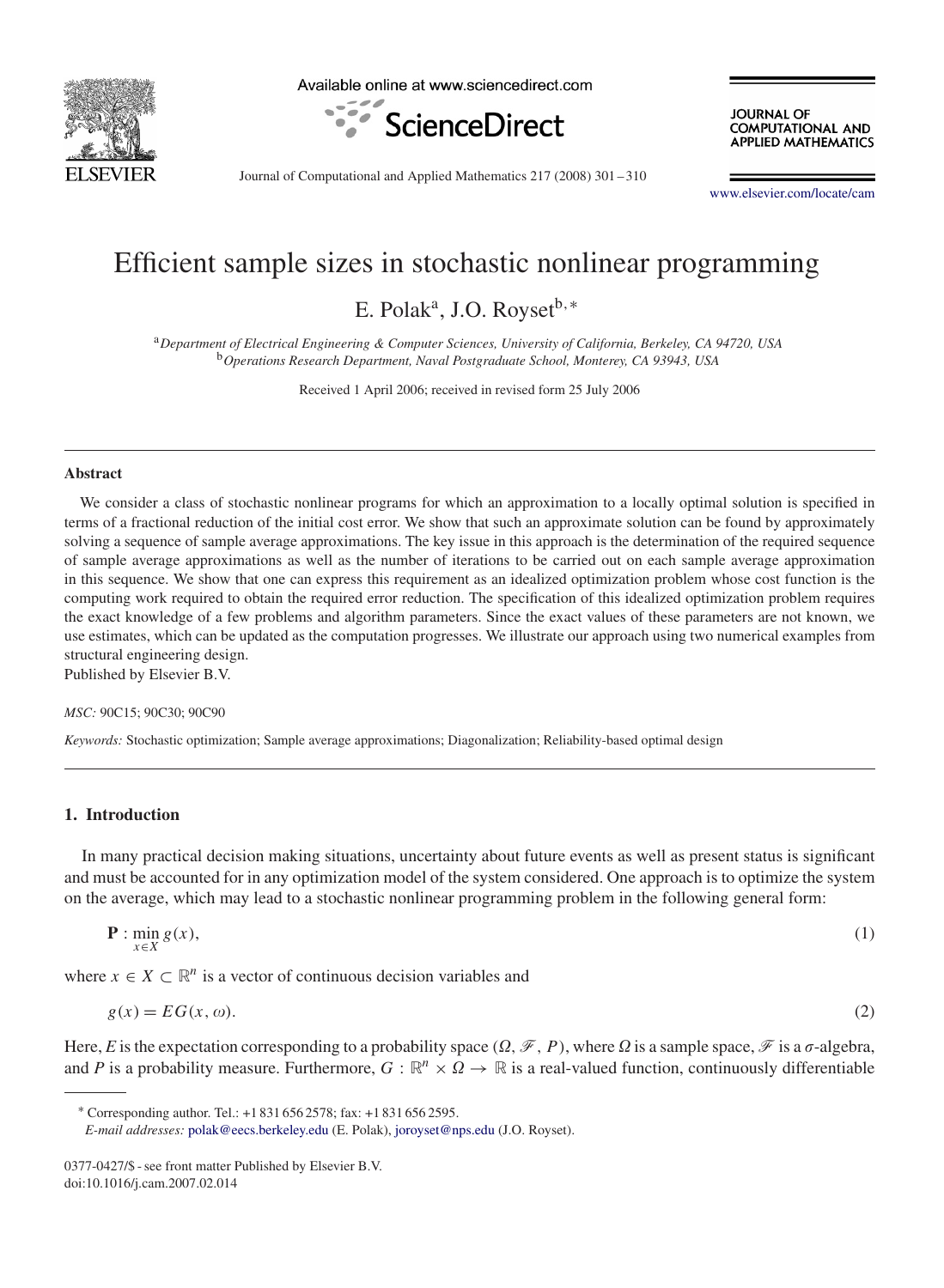with respect to its first argument for all  $\omega \in \Omega$ . We assume that P is completely known. Furthermore, we assume that for every x in a sufficiently large set,  $G(x, \cdot)$  is  $\mathcal F$ -measurable and P-integrable, and hence  $g(x)$  is well defined. For a broad, in-depth presentation of stochastic programming we refer to [\[14\].](#page-9-0)

For simplicity, we assume that the feasible region is defined by

$$
X = \{x \in \mathbb{R}^n | f_j(x) \leq 0, j \in \mathbf{J}\},\tag{3}
$$

where  $f_i : \mathbb{R}^n \to \mathbb{R}$ ,  $j \in \mathbf{J} = \{1, 2, ..., J\}$ , are deterministic, continuously differentiable constraint functions. However, extensions to other feasible regions including those defined in terms of expectations are possible, e.g., by using penalty functions.

Typically, the expectation  $EG(x, \omega)$  cannot be computed exactly because P is a continuous distribution or computations are impractical because *P* is a discrete distribution with a finite, but large number of possible realizations. For this reason, Monte-Carlo sampling-based approaches have emerged. In the context of **P**, a Monte-Carlo approach replaces  $g(x)$  by its sample average leading to the following sample average approximation:

$$
\mathbf{P}_N : \min_{x \in X} g_N(x),\tag{4}
$$

where

$$
g_N(x) = \sum_{j=1}^{N} G(x, \omega_j) / N
$$
 (5)

and  $\omega_1, \omega_2, \ldots, \omega_N$  is a random sample. Given a sample,  $P_N$  is a deterministic optimization problem, which can be solved by various nonlinear programming algorithms.

Several asymptotic results are available for sample average approximations under weak assumptions including the fact that minimizers and minimum values of the sequence of problems  $\{P_N\}_{N=1}^\infty$  converge with probability one to minimizers and the minimum value of **P**, respectively, see, e.g., [5,6,9,14,15]. Rate of convergence results can also be found under additional assumptions, see [\[14, Section 6.2.2\].](#page-9-0) In view of these results, one approach for solving **P** is to select a "sufficiently large" sample size, say *N*∗, generate a sample of size *N*∗, and solve **P***N*<sup>∗</sup> using an appropriate optimization algorithm. The quality of the obtained solution can then be assessed using one of the techniques found in, e.g., [\[14, Section 6.4\],](#page-9-0) which may involve solving **P***N*<sup>∗</sup> multiple times for different independent samples.

Even though rate of convergence results provide some guidance, it can be difficult to select an appropriate sample size which balances accuracy with computational tractability. This is further complicated if a "diagonalization" scheme is used. In a diagonalization scheme, **P** is not (approximately) solved by solving one sample average approximation, but by solving it in stages, each stage consisting of performing a finite number of solver iterations on a problem  $P_{N_i}$ ,  $i = 1, 2, \ldots, s$ , where  $N_1, N_2, \ldots, N_s$  is an increasing sequence of sample sizes, and *s* is the number of stages. In this approach, the result of the last iteration at stage *i* is used as a warm-start for the calculations at the next stage *i* + 1. Intuition and computational evidence suggest that a diagonalization scheme can reduce the overall computing time since it uses coarse approximations, characterized by small sample sizes, when far from a local solution, and improves the quality of the approximation (i.e., increases the sample size), only as a local solution of **P** is approached.

However, the problem of selecting appropriate sample sizes and deciding when to switch to the next stage is nontrivial. Particularly, since these decisions are bound to have a serious impact on the total computing time. In [\[13\],](#page-9-0) using ideas found in semi-infinite optimization, we preselect the sizes  $\{N_i\}$  of the stages, i.e., problems  $\{P_{N_i}\}$  to be used, and present a closed-loop, feedback test for determining when to construct the next stage and to switch to it. According to this test, when the algorithm being applied to  $P_{N_i}$  starts to stall, making only very small costreductions, it is time to switch to  $P_{N_{i+1}}$ . In this test, the critical cost-reduction depends on the index *i*. Assuming that the number of stages is allowed to be infinite, the test in [\[13\]](#page-9-0) ensures that a sufficient number of solver iterations are carried out at each stage to guarantee asymptotic convergence of the overall algorithm to a local solution of **P**.

In this paper we do not consider the issue of asymptotic convergence, but rather the problem of obtaining an approximate solution that is specified in terms of a fractional reduction in cost error from an initial cost error. The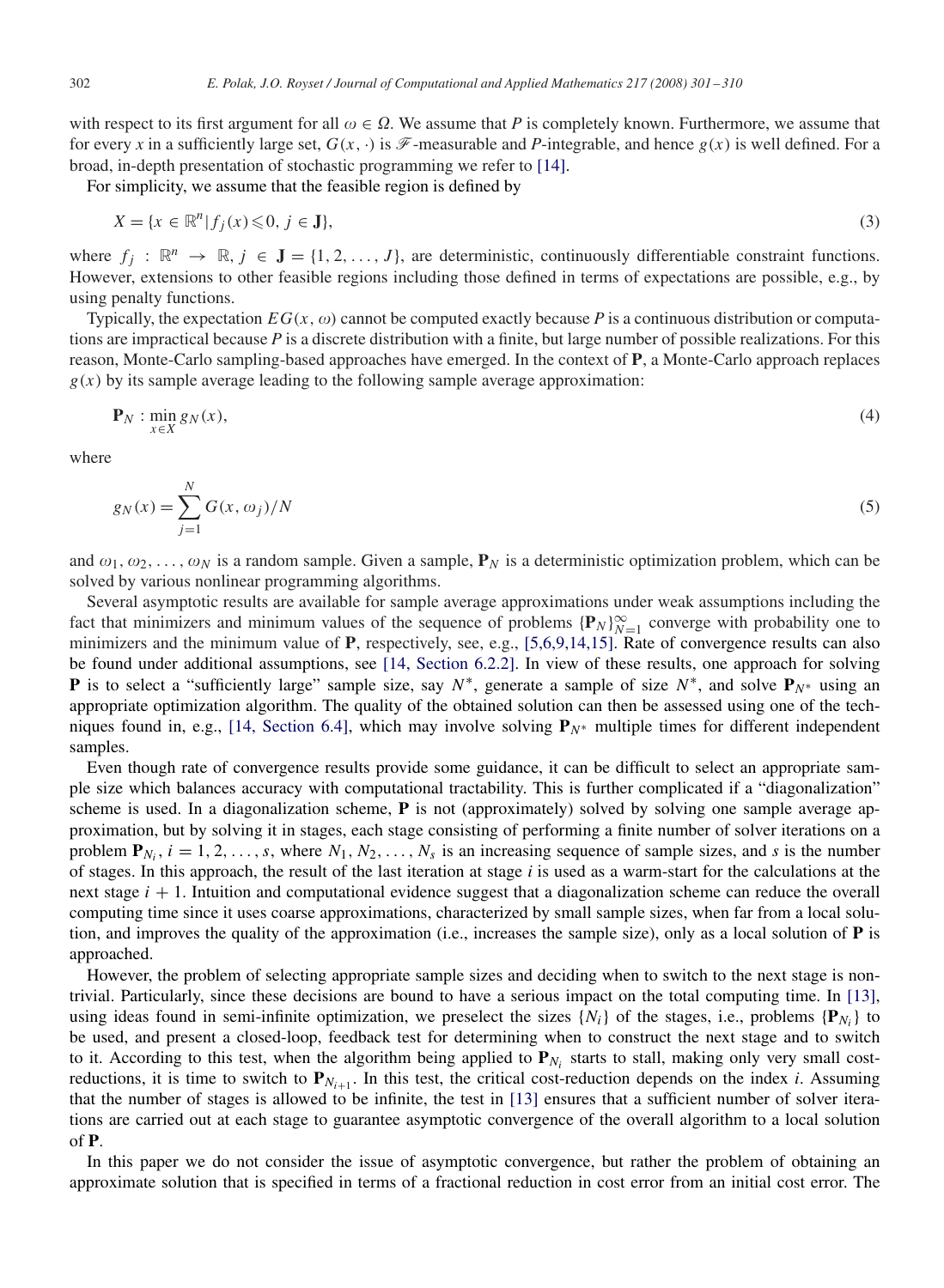feedback test proposed in [\[13\]](#page-9-0) is not useful for this task. Instead, we follow the process proposed in [\[4\],](#page-9-0) which consists of formulating an auxiliary optimization problem, whose cost function is the total work needed to obtain a solution of required accuracy, and whose constraint is that the required cost reduction be achieved. The variables in this auxiliary problem are (i) the number of stages, *s*, to be used, (ii) the sample size  $N_i$  to be used in stage  $i, i = 1, 2, \ldots, s$ , and (iii) the number of solver iterations  $n_i$  to be used in stage *i*. While the number of stages *s* has to be treated as an integer variable, the variables *Ni* and *ni* can be treated as continuous variables and rounded at the end of their optimization. In practice, it turns out that the optimal number of stages *s*<sup>∗</sup> hardly ever exceeds 10, with 3–7 being a most likely range for  $s<sup>*</sup>$ . Incidentally, if one assigns the number of stages to be  $s > s<sup>*</sup>$ , and then solve the reduced auxiliary optimization problem for the  $N_i$  and  $n_i$ , the optimal solution will consist of several  $N_i$  being equal, so that the total number of *distinct* stages is *s*∗.

The auxiliary problem depends on a sampling-error bound, on the initial cost error, and on the rate of convergence of the solver. All of these may have to be estimated. As a result, it may be presumptuous to call the solution of the auxiliary optimization problem an "optimal strategy," and hence we will call it an "efficient strategy." As we will see from our numerical results, despite the use of estimated quantities, the efficient strategy is considerably more effective than the obvious alternatives.

In Section 2, we derive the auxiliary optimization problem for determining the efficient diagonalization strategy. Section 3 describes how parameters in the auxiliary problem can be estimated. The overall scheme is described in Section 4. We present two numerical examples in Section 5.

#### **2. Efficient diagonalization**

We begin by deriving the auxiliary optimization problem. The auxiliary optimization problem is similar to the one in [\[4\],](#page-9-0) but the following derivation of the model as well as its implementation is somewhat simplified.

First we use exact penalization to convert **P** into an unconstrained min–max problem. For a given  $\pi > 0$ , we define

$$
\psi(x) = g(x) + \pi \| f(x)_{+} \|_{\infty},
$$
\n(6)

and

$$
\psi_N(x) = g_N(x) + \pi \| f(x)_+\|_{\infty},\tag{7}
$$

where  $|| f(x)_{+}||_{\infty} = max\{0, f_1(x), f_2(x), ..., f_J(x)\}$ . For a given penalty  $\pi > 0$ , let

$$
\tilde{\mathbf{P}}: \min_{x \in \mathbb{R}^n} \psi(x). \tag{8}
$$

If **P** is calm (see, e.g., [2,3]) and  $\pi$  is sufficiently large, then  $x \in \mathbb{R}^n$  is a local minimizer of  $\tilde{P}$  if and only if it is a local minimizer of **P**. Similarly,

$$
\tilde{\mathbf{P}}_N : \min_{x \in \mathbb{R}^n} \psi_N(x) \tag{9}
$$

is equivalent to  $P_N$  for sufficiently large  $\pi$ . An appropriate  $\pi$  can be selected using well-known techniques such as the one in [\[10, Section 2.7.3\].](#page-9-0) The implementation of exact penalty algorithms is beyond the scope of this paper and we assume in the following that a sufficiently large  $\pi > 0$  has been determined.

Throughout this paper, we assume that each sample point is independently generated from *P* and that sample points are reused at later stages, i.e., for all  $i = 2, 3, \ldots, s$ , the sample at stage *i* consists of the  $N_{i-1}$  sample points at stage *i* − 1 and  $N_i - N_{i-1}$  new, independent sample points. Suppose that a random sample  $\omega_1, \omega_2, \ldots, \omega_{N_s}$  has been realized and that  $g_{N_i}(x)$  is computed using this sample for all  $x \in \mathbb{R}^n$  and  $i = 1, 2, \ldots, s$ . Hence, we can argue deterministically in the following paragraphs.

We denote the positive integers by  $\mathbb{N} = \{1, 2, 3, \ldots\}$ . To construct an optimization model for determining the number of stages as well as the sample size at each stage and number of solver (min–max algorithm) iterations to be performed at each stage, we introduce the following assumptions. Suppose that the min–max algorithm applied to  ${\{\tilde{\mathbf{P}}_{N_i}\}}_{i=1}^s$  is defined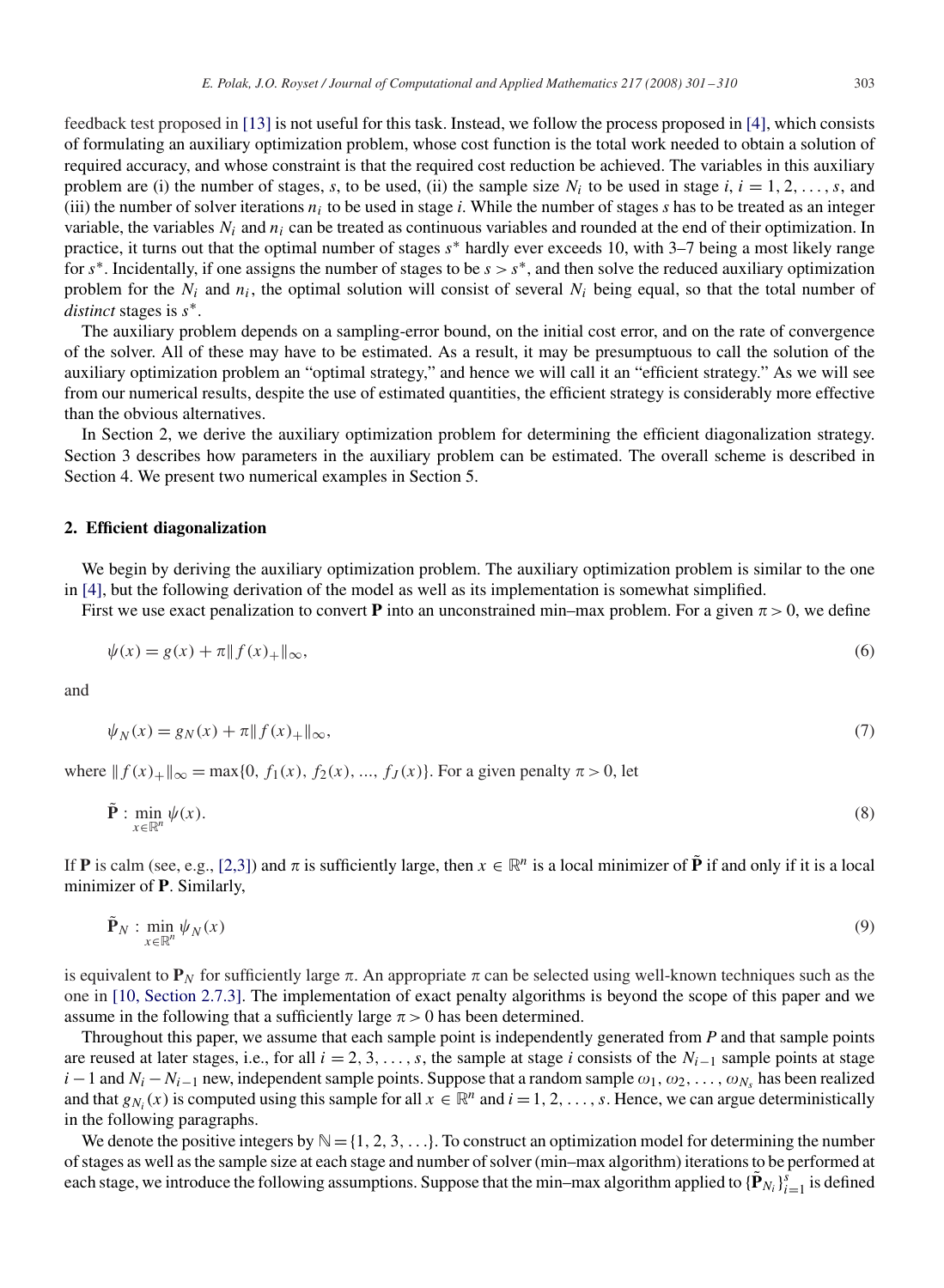by a linearly convergent algorithm map  $A: \mathbb{R}^n \times C(\mathbb{R}^n, \mathbb{R}) \to \mathbb{R}^n$  to compute the sequences  $\{x_j^i\}_{j=0}^{n_i}$ ,  $i = 1, 2, ..., s$ , where  $n_i \in \mathbb{N}$  is the number of iterations at stage i, i.e.,  $x_{j+1}^i = A(x_j^i, \psi_{N_i})$  for all  $j = 0, 1, ..., n_i - 1$  and  $i = 1, 2, ..., s$ . To make use of "warm" starts, we set  $x_0^i = x_{n_{i-1}}^{i-1}$ . We assume that the rate of convergence of the algorithm map is the same for the entire family  ${\{\tilde{\mathbf{P}}_{N_i}\}_{i=1}^s}$ , i.e., there exists a  $\theta \in (0, 1)$  such that for all  $x \in \mathbb{R}^n$  and  $i = 1, 2, ..., s$ 

$$
\psi_{N_i}(A(x, \psi_{N_i})) - \psi_{N_i}^* \le \theta(\psi_{N_i}(x) - \psi_{N_i}^*),
$$
\n(10)

where  $\psi_{N_i}^*$  is the optimal value for the problem  $\tilde{\mathbf{P}}_{N_i}$ . Next, assume that for all  $N \in \mathbb{N}$ ,  $N \le N_s$  and for all x in a sufficiently large subset set of  $\mathbb{R}^n$  containing  $\{x_j^i\}_{j=0}^{n_i}$ ,  $i = 1, 2, ..., s$  and the optimal solutions of  $\tilde{\mathbf{P}}$  and  $\tilde{\mathbf{P}}_N$ ,  $N \le N_s$ , the sampling error is given by

$$
|\psi_N(x) - \psi(x)| \leq \Delta(N),\tag{11}
$$

where,  $\Delta : \mathbb{N} \to (0, \infty)$  is a strictly decreasing function with  $\Delta(N) \to 0$ , as  $N \to \infty$ . We return to the form of  $\Delta(\cdot)$ below, but for now we only assume that such a function exists.

Let  $\psi^*$  and  $x^* \in \mathbb{R}^n$  be the optimal value and an optimal solution of  $\tilde{\mathbf{P}}$ , respectively. Also, let  $x_N^* \in \mathbb{R}^n$  be an optimal solution of  $\tilde{\mathbf{P}}_N$ , i.e.,  $\psi_N^* = \psi_N(x_N^*)$ . Then, in view of (11) we have that

$$
\psi^* \le \psi(x_N^*) \le \psi_N(x_N^*) + \Delta(N) = \psi_N^* + \Delta(N),\tag{12}
$$

$$
\psi_N^* \le \psi_N(x^*) \le \psi(x^*) + \Delta(N) = \psi^* + \Delta(N) \tag{13}
$$

for all  $N \le N_s$ .

For any stage  $i = 1, 2, \ldots, s$ , we define the cost-to-go after the last iteration of the *i*th stage by

$$
e_i = \psi(x_{n_i}^i) - \psi^*.\tag{14}
$$

Also let  $e_0 = \psi(x_0^1) - \psi^*$ . Using (11)–(13) and (10), we obtain that for all  $i = 1, 2, ..., s$ ,

$$
e_i \leq \psi_{N_i}(x_{n_i}^i) - \psi_{N_i}^* + 2\Delta(N_i)
$$
\n(15)

$$
\leq \theta^{n_i} [\psi_{N_i}(x_0^i) - \psi_{N_i}^*] + 2\Delta(N_i)
$$
\n(16)

$$
\leq \theta^{n_i} [\psi(x_{n_{i-1}}^{i-1}) - \psi^*] + 4\Delta(N_i) \tag{17}
$$

$$
\leq \theta^{n_i} e_{i-1} + 4\Delta(N_i). \tag{18}
$$

Hence,

$$
e_s \leq e_0 \theta^{k_0(s)} + 4 \sum_{i=1}^s \theta^{k_i(s)} \Delta(N_i), \tag{19}
$$

where  $k_i(s) = \sum_{l=i+1}^{s} n_l$  if  $i < s$  and  $k_i(s) = 0$  if  $i = s$ . As the number of stages *s* increases to infinity, the first term in (19) vanishes while the second expression consists of an increasing number of terms. However, as the following theorem shows, the cost-to-go is guaranteed to vanish as the number of stages tends to infinity.

**Theorem 2.1.** Consider a sequence  $\{N_i\}_{i=1}^{\infty}$  of sample sizes, with  $N_i \to \infty$ , as  $i \to \infty$ , and sequences  $\{x_j^i\}_{j=0}^{n_i}$ , *with*  $n_i \in \mathbb{N}, i = 1, 2, \ldots, s$ , generated by the algorithm map  $A : \mathbb{R}^n \times C(\mathbb{R}^n, \mathbb{R}) \to \mathbb{R}^n$  using the recursion  $x_{j+1}^i = A(x_j^i, \psi_{N_i})$  for all  $j = 0, 1, ..., n_i - 1$  and  $i = 1, 2, ..., s$ , with  $x_0^i = x_{n_{i-1}}^{i-1}, i = 2, 3, ..., s$ , and  $x_0^1 \in \mathbb{R}^n$  given.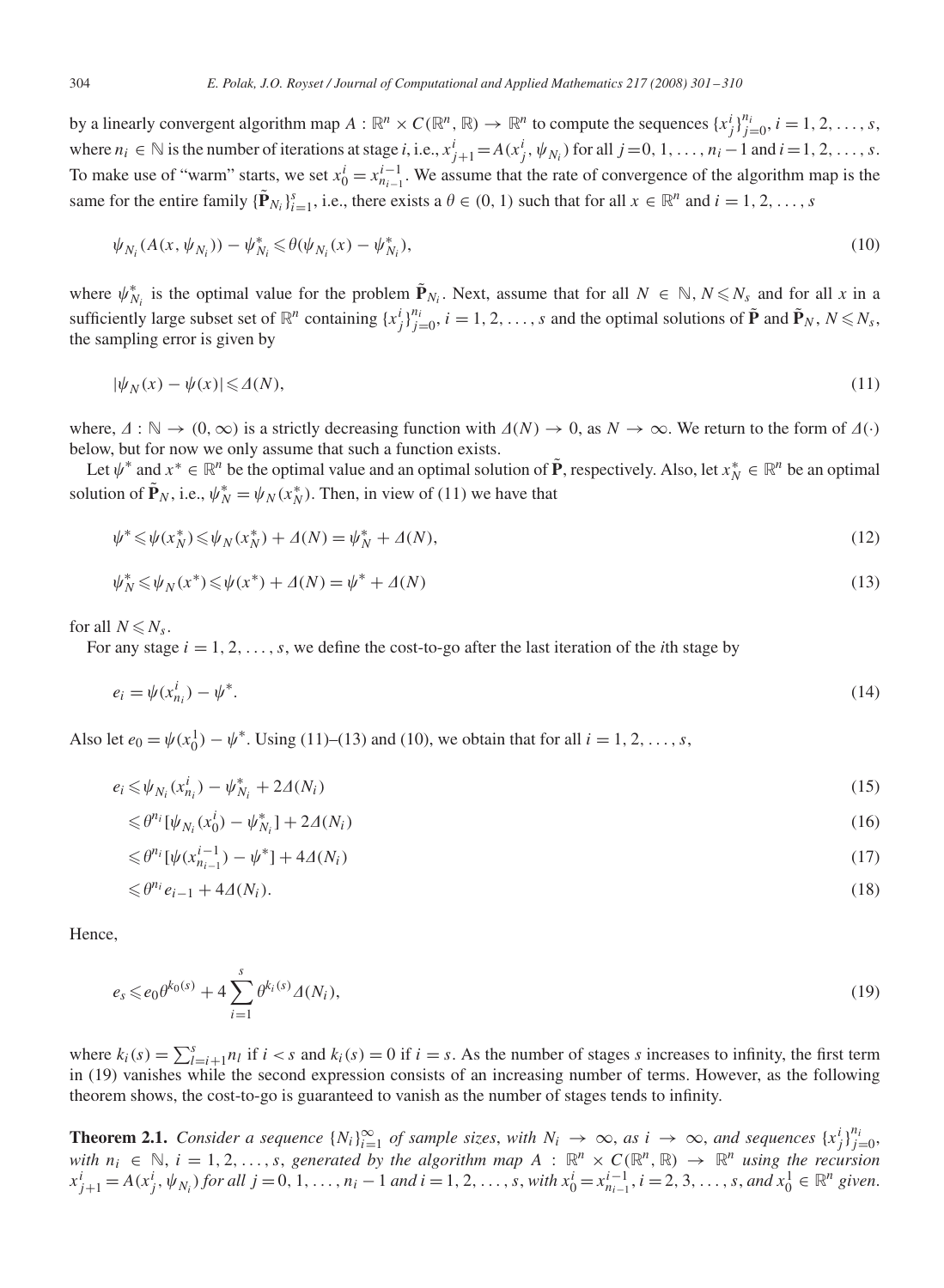*Suppose that the following hold almost surely*:

- (i) *There exists a*  $\theta \in (0, 1)$  *such that for all*  $x \in \mathbb{R}^n$  *and*  $i \in \mathbb{N}$ , (10) *holds*.
- (ii) *There exists a strictly decreasing function*  $\Delta : \mathbb{N} \to (0, \infty)$  *such that*  $\Delta(N) \to 0$ , *as*  $N \to \infty$ , *and*

$$
|\psi_{N_i}(x) - \psi(x)| \leq \Delta(N_i),\tag{20}
$$

*for all*  $x \in \mathbb{R}^n$  *and*  $i \in \mathbb{N}$ .

*Then,*  $e_s \rightarrow 0$ *, as s*  $\rightarrow \infty$ *, almost surely.* 

**Proof.** We first observe that any sequence  $\{a_i\}_{i=0}^{\infty}$  constructed by the recursion  $a_i = \theta a_{i-1} + b$ , with  $\theta \in (0, 1)$  and  $b \ge 0$ , converges to  $b/(1 - \theta)$ , as  $i \to \infty$ .

Since  $\Delta(N_i) \to 0$ , as  $i \to \infty$ , there exists a strictly decreasing sequence  $\{d_i\}_{i=1}^{\infty}$  such that  $d_i \to 0$ , as  $i \to \infty$ , and  $d_i \geq 4 \Delta(N_i)$  for all  $i \in \mathbb{N}$ .

We now construct the collection of sequences  $\{e_s^j\}_{s=s_j}^\infty$ ,  $j \in \mathbb{N}$ , in the following manner: Let  $s_1 = 0$ ,  $e_{s_1}^1 = e_{s_1} = e_0$ , and  $e_s^1 = \theta e_{s-1}^1 + d_{s_1+1}$  for all  $s \ge s_1 + 1$ . Since  $e_s^1 \to d_{s_1+1}/(1 - \theta)$ , as  $s \to \infty$ , there exists an integer  $s_2 > s_1$  such that  $e_s^1 \leq 2d_{s_1+1}/(1-\theta)$  for all  $s \geq s_2$ . Hence, we have constructed  $s_1$ ,  $\{e_s^1\}_{s=s_1}^{\infty}$ , and  $s_2$ .

In a similar manner, we construct  $\{e_s^2\}_{s=s_2}^{\infty}$  and  $s_3$ : Let  $e_{s_2}^2 = e_{s_2}^1$  and  $e_s^2 = \theta e_{s-1}^2 + d_{s_2+1}$  for all  $s \ge s_2 + 1$ . There exists an integer  $s_3 > s_2$  such that  $e_s^2 \le 2d_{s_2+1}/(1-\theta)$  for all  $s \ge s_3$ . Hence, we have constructed  $\{e_s^2\}_{s=s_2}^\infty$ , and  $s_3$ .

We obtain  $\{e_s^j\}_{s=s_j}^\infty$ ,  $j=3,4,...$ , by repeating this processes. Consequently,

$$
e_s^j \leqslant \frac{2d_{s_j+1}}{1-\theta} \tag{21}
$$

for all  $s \geq s_{i+1}$  and  $j \in \mathbb{N}$ .

Since the number of iterations at each stage  $n_i \geq 1$  for all  $i \in \mathbb{N}$ ,  $\theta \geq \theta^{n_i}$  for all  $i \in \mathbb{N}$ . Hence, it follows from (18) and the construction of  $\{e_s^j\}_{s=s_j}^{\infty}$ ,  $j \in \mathbb{N}$ , that  $e_s \leq e_s^j$  for all  $s \geq s_j$  and  $j \in \mathbb{N}$ . This result, together with (21), gives that

$$
e_s \leqslant \frac{2d_{s_j+1}}{1-\theta} \tag{22}
$$

for all  $s \geq s_{j+1}$  and  $j \in \mathbb{N}$ . Since  $d_{s_j+1} \to 0$ , as  $j \to \infty$ , the conclusion follows.  $\square$ 

Assumption (ii) in Theorem 2.1 is satisfied under moderate assumptions using a uniform Law of the Iterated Logarithm (see, e.g., [\[7, p. 217\],](#page-9-0) and [\[13\]\)](#page-9-0). In this case,  $\Delta(N) = \sqrt{\frac{\log \log N}{N}}$  for sufficiently large *N*. We also note that  $\{N_i\}_{i=1}^{\infty}$ is not required to be strictly decreasing for the conclusion in Theorem 2.1 to hold.

Theorem 2.1 shows that diagonalization schemes can be constructed with asymptotic convergence. This is a valuable result, but we aim to determine efficient diagonalization schemes, i.e., schemes that minimize the computing time to reach a specific reduction in cost from an initial value.

To be able to construct efficient diagonalization schemes we need to quantify the computational effort associated with one iteration of the algorithm map  $A(\cdot, \psi_N)$  as a function of the sample size *N*. Suppose that this computational effort is given by  $w(N)$  for any  $x \in \mathbb{R}^n$ , where  $w : \mathbb{N} \to (0, \infty)$  is some function. We are now ready to present the efficient diagonalization problem.

Given an initial cost-to-go  $e_0 > 0$  and an  $\varepsilon \in (0, 1)$ , we seek to determine the number of stages  $s \in \mathbb{N}$  as well as sample sizes  $N_i \in \mathbb{N}$  and numbers of iterations  $n_i$  at each stage  $i, i = 1, 2, \ldots, s$ , such that the computational effort to reach a cost-to-go of  $\epsilon e_0$  is minimized. In view of (19), this optimization problem takes the following form:

$$
\mathbf{D}(e_0, \varepsilon) : \min_{s \in \mathbb{N}} \min_{n_i, N_i} \left\{ \sum_{i=1}^s n_i w(N_i) \middle| e_0 \theta^{k_0(s)} + 4 \sum_{i=1}^s \theta^{k_i(s)} \Delta(N_i) \le \varepsilon e_0, \right. \\
N_{i+1} \ge N_i, i = 1, 2, \dots, s - 1, n_i, N_i \in \mathbb{N}, i = 1, 2, \dots, s \right\}.
$$
\n(23)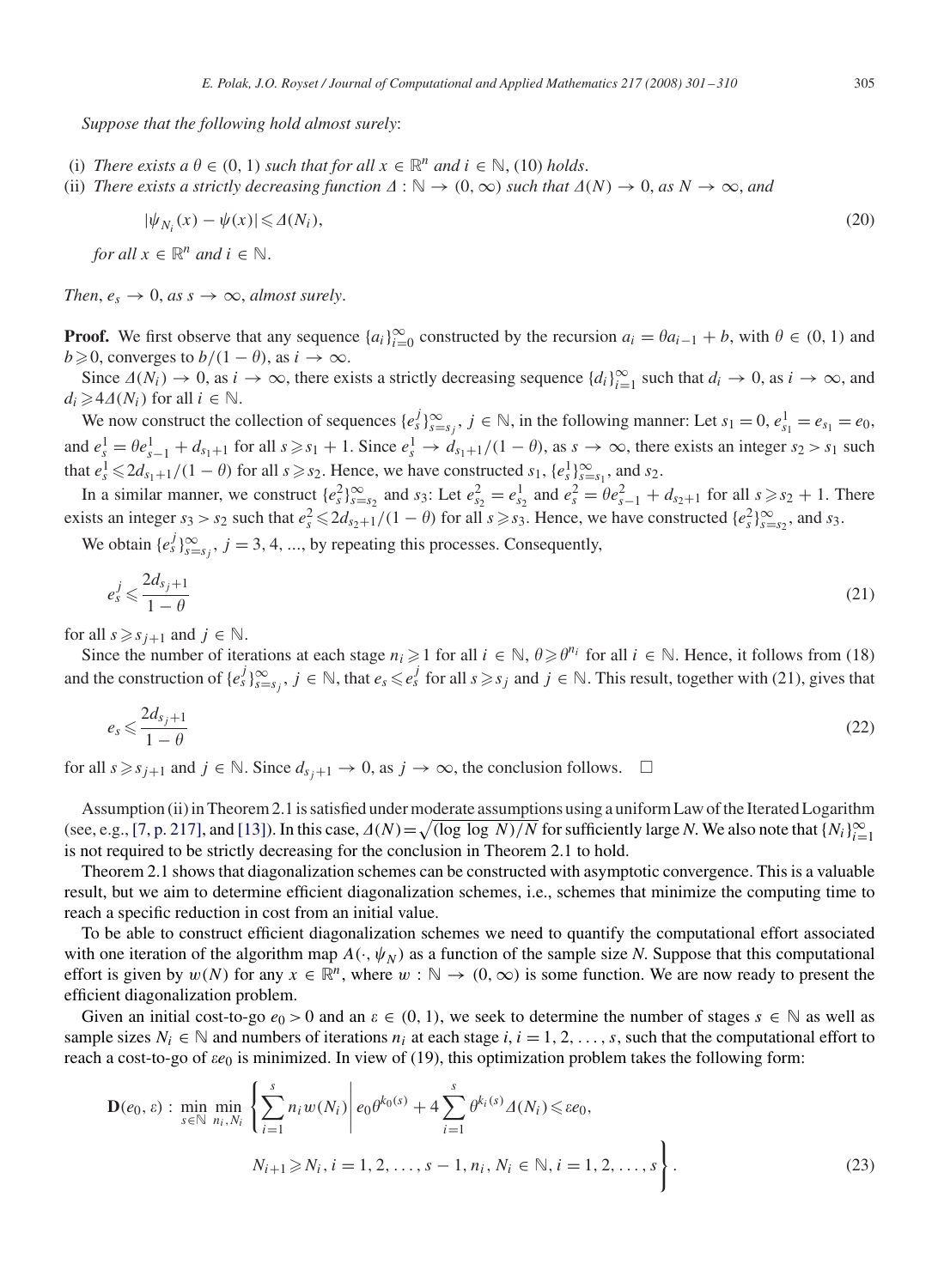The estimation of the parameters defining problem  $\mathbf{D}(e_0, \varepsilon)$  is discussed in the next section. For lack of a better phrase, we will refer to this process as the implementation of  $\mathbf{D}(e_0, \varepsilon)$ .

#### **3. Implementation of efficient diagonalization problem**

The efficient diagonalization problem  $D(e_0, \varepsilon)$  involves the work and sampling-error functions  $w(\cdot)$  and  $\Delta(\cdot)$  as well as the rate of convergence parameter  $\theta$  and the initial cost-to-go  $e_0 = \psi(x_0^1) - \psi^*$ . All these quantities must be determined before  $\mathbf{D}(e_0, \varepsilon)$  can be solved. We deal with these issues one at a time.

In view of (5), the computing effort required to evaluate  $g_N(\cdot)$  and its gradient grows linearly in *N*. Hence, the work associated with one iteration of the algorithm map  $A(\cdot, \psi_N)$  is proportional to *N* and the work function  $w(N) = N$ .

 $\sqrt{\frac{\log \log N}{N}}$  is a pessimistic estimate of the sampling error "typically" experienced. Since our goal is to determine The sampling error  $\Delta(N)$  can be determined using the Law of the Iterated Logarithm as indicated earlier. However, efficient number of stages, sample sizes, and numbers of iterations, it appears to be more reasonable to assume that efficient number of stages, sample sizes, and numbers of iterations, it appears to be more reasonable to assume that<br>the sampling error is proportional to  $1/\sqrt{N}$  as proposed by classical estimation theory: For a given under weak assumption from the Central Limit Theorem that  $\psi_N(x)$  is approximately normally distributed with mean  $\psi(x)$  and variance  $\sigma(x)^2/N$  for large *N*, where  $\sigma(x)^2 = Var[G(x, \omega)]$ . Hence, for sufficiently large *N*,

$$
P[|\psi_N(x) - \psi(x)| \leq \Delta(N)] \geq 0.95,\tag{24}
$$

when  $\Delta(N) = 1.96\sigma(x)/\sqrt{N}$ . This error expression appears to be more appropriate, and we set  $\Delta(N) = 1.96 \sup_{x \in \mathbb{R}^n}$  $\sigma(x)/\sqrt{N}$  in the following. Usually, sup<sub>x∈R</sub><sup>n</sup>  $\sigma(x)$  is unknown and must be estimated. The same is true for  $\theta$  and  $e_0$ .

We determine  $\sigma(x)$ ,  $\theta$ , and  $e_0$  in an estimation phase consisting of  $n_0$  iterations of the algorithm map  $A(\cdot, \psi_{N_0})$ applied to  $P_{N_0}$ , with  $N_0$  being a small sample size. Let  $\{x_j^0\}_{j=0}^{n_0}$  be the iterates computed in the estimation phase. Each time  $g_{N_0}(x)$  is computed, the corresponding variance  $\sigma(x)^2$  is estimated by its unbiased estimator

$$
\hat{\sigma}(x)^2 = \sum_{j=1}^{N_0} (G(x, \omega_j) - g_N(x))^2 / (N_0 - 1).
$$
\n(25)

Hence, we approximate  $\sup_{x \in \mathbb{R}^n} \sigma(x)$  by  $\hat{\sigma} = \max_{j=0,1,\dots,n_0} \hat{\sigma}(x_j^0)$ .

The rate of convergence parameter  $\theta$  is estimated by the solution of the following least-squares problem, where the optimal value  $\psi_{N_0}^*$  of  $\tilde{\mathbf{P}}_{N_0}$  is also estimated:

$$
\min_{\hat{\theta}, \hat{\psi}} \sum_{j=0}^{n_0} [(\hat{\psi} + (\psi_{N_0}(x_0^0) - \hat{\psi})\hat{\theta}^j) - \psi_{N_0}(x_j^0)]^2.
$$
\n(26)

Then, we estimate  $\theta$  by  $\hat{\theta}$  and  $\psi_{N_0}^*$  by  $\hat{\psi}$ . Finally, we estimate the initial cost-to-go  $e_0 = \psi(x_0^1) - \psi^*$  by  $\hat{e}_0 = \psi_{N_0}(x_0^0) - \hat{\psi}$ .

We have now established procedures for estimating all the unknown quantities in  $\mathbf{D}(e_0, \varepsilon)$ .  $\mathbf{D}(e_0, \varepsilon)$  is a nonlinear integer program that appears difficult to solve directly, but this fact can be circumvented by the following observations.

First, the restriction of  $\mathbf{D}(e_0, \varepsilon)$  obtained by fixing  $s \in \mathbb{N}$  to a number in the range 5–10 tends to be insignificant since more than 5–10 stages is rarely advantageous and fewer than 5–10 stages is still effectively allowed in the model by setting  $N_i = N_{i+1}$  for some *i*. Second,  $N_i$ , and to some extent also  $n_i$ , tend to be large integers. Hence, a continuous relaxation with rounding of the optimal solutions to the nearest integers is justified. In view of these observations,  $D(e_0, \varepsilon)$  can be solved approximately using a standard nonlinear programming algorithm.

### **4. Overall algorithm**

We now summarize our approach and discuss how the efficient diagonalization problem can be integrated in an algorithm for solving **P**. As indicated above, the process of solving the efficient diagonalization problem must be preceded by an estimate phase where parameters are determined. This leads to the following overall algorithm for solving **P** approximately.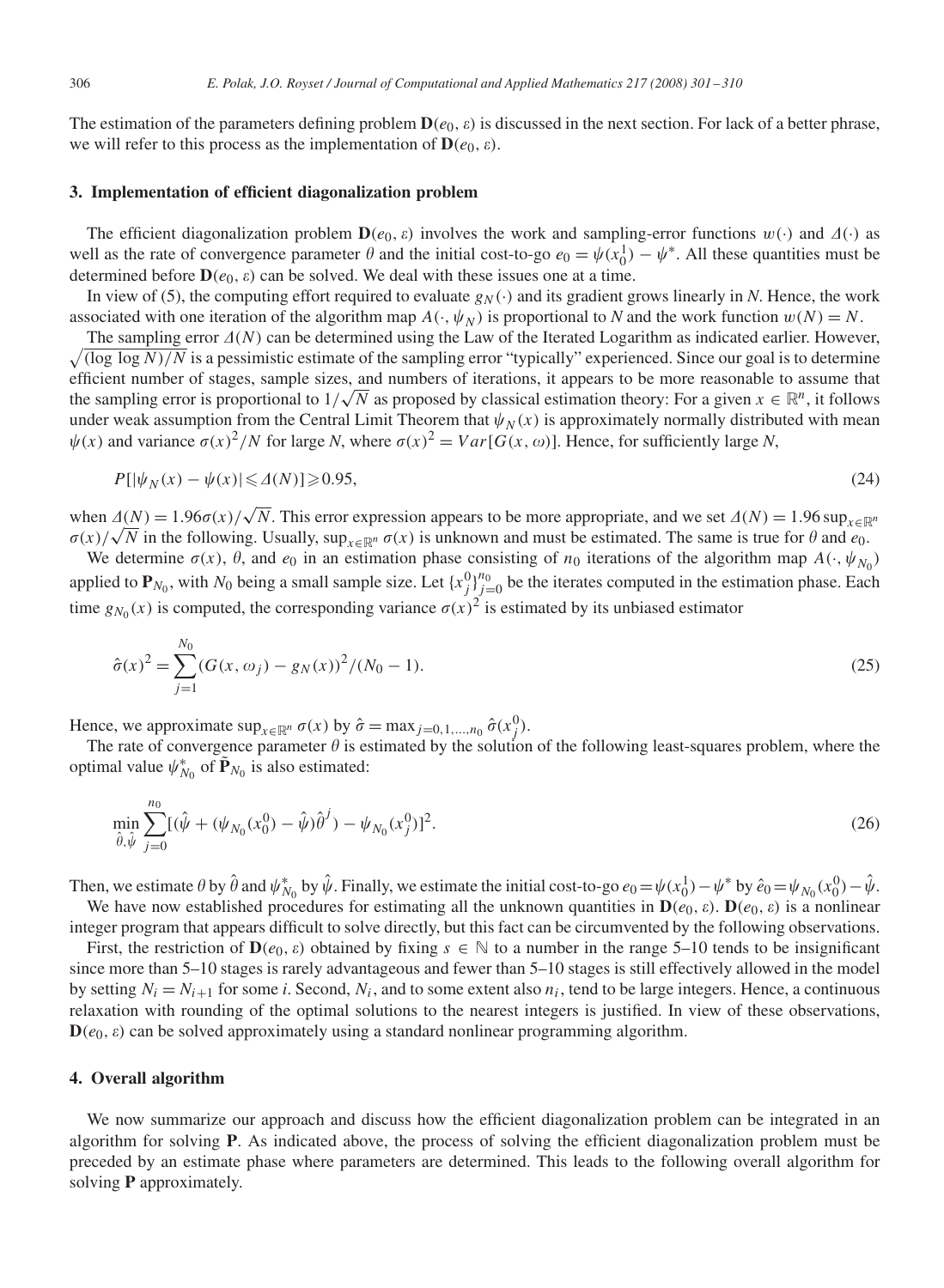# **Algorithm for solving P approximately.**

*Parameters.* Number of iterations in estimation phase  $n_0 \in \mathbb{N}$ , sample size in estimation phase  $N_0 \in \mathbb{N}$ , maximum number of stages *s*, and constraint penalty  $\pi > 0$ .

*Data.* Required fractional reduction in cost  $\varepsilon > 0$ , initial point  $x_0^0 \in \mathbb{R}^n$ , and a set  $\{\omega_1, \omega_2, ...\}$  of independent sample points from *P*.

*Step* 0. Compute variance estimate  $\hat{\sigma}(x_0^0)^2$  using (25).

*Step* 1. For  $j = 0$  to  $n_0 - 1$ , compute  $x_{j+1}^0 = A(x_j^0, \psi_{N_0})$  and the variance estimate  $\hat{\sigma}(x_{j+1}^0)^2$  using (25). *Step* 2. Compute the global estimate  $\hat{\sigma} = \max_{j=0,1,...,n_0} \hat{\sigma}(x_j^0)$ .

*Step* 3. Determine  $\hat{\theta}$  and  $\hat{\psi}$  as the optimal solution of (26).

*Step* 3. Determine  $\theta$  and  $\psi$  as the optimal solution of (26).<br>*Step* 4. Set  $\hat{\Lambda}(N) = 1.96\hat{\sigma}/\sqrt{N}$ , and determine  $n_i$  and  $N_i$  by solving

$$
\min_{n_i, N_i} \left\{ \sum_{i=1}^s n_i N_i \middle| \hat{e}_0 \hat{\theta}^{k_0(s)} + 4 \sum_{i=1}^s \hat{\theta}^{k_i(s)} \hat{\Delta}(N_i) \leq \hat{e}_0, N_{i+1} \geq N_i, i = 1, 2, \dots, s - 1, n_i, \right. \\
N_i \geqslant 1, i = 1, 2, \dots, s \right\}.
$$
\n
$$
(27)
$$

*Step* 5. For  $i = 1$  to *s*, perform

*Sub-step* 5.1. Set  $x_0^i = x_{n_{i-1}}^{i-1}$ .

*Sub-step* 5.2. For *j* = 0 to  $n_i - 1$ , compute  $x_{j+1}^i = A(x_j^i, \psi_{N_i})$ .

The proposed algorithm consists of three phases: estimation of parameters (Steps 0–3), solution of efficient diagonalization problem (Step 4), and main iterations (Step 5). This represents the simplest implementation of our idea. Alternatively, we can adopt a moving-horizon approach, where Step 5 is completed only for  $i = 1$ , followed by Step 4, then by Step 5 for *i* = 1 again, followed by Step 4, etc. Hence, the diagonalization plan is re-optimized after each stage, which may lead to an improved plan. With re-optimization, it is also possible to re-compute  $\hat{\sigma}$ , using all previous iterates, as well as  $\hat{\theta}$  and  $\hat{\psi}$ . Other implementations can also be imagined. In the following numerical study, we adopt the simple implementation described above.

## **5. Numerical study**

We illustrate our approach using two numerical examples, both of which arise in structural engineering design. The examples are implemented in Matlab 7.0 [\[8\]](#page-9-0) on a 2.8 GHz PC running Microsoft Windows 2000. We use one iteration of the Pshenichnyi–Pironneau–Polak Min–Max Algorithm (see [\[10, Section 2.4.1\]\)](#page-9-0) as the algorithm map *A(*·*,* ·*)*.

The first example arises in optimal design of a short structural column with a rectangular cross section of dimensions  $x_1 \times x_2$ . Hence,  $x = (x_1, x_2) \in \mathbb{R}^2$  is the design vector. The column is subjected to bi-axial bending moments *V*<sub>1</sub> and *V*<sub>2</sub>, which, together with the yield strength *V*<sub>3</sub> of the material, are considered to be independent, lognormally distributed random variables. The column is also subject to a deterministic axial force  $a_f$ . This gives rise to a failure probability

$$
p(x) = P_V[\{h(x, V) \le 0\}],\tag{28}
$$

where  $P_V$  is the probability distribution of the random vector  $V = (V_1, V_2, V_3)$  and  $h : \mathbb{R}^2 \times \mathbb{R}^3 \to \mathbb{R}$  is a limit-state function defined by

$$
h(x, V) = 1 - \frac{4V_1}{x_1 x_2^2 V_3} - \frac{4V_2}{x_1^2 x_2 V_3} - \left(\frac{a_f}{x_1 x_2 V_3}\right)^2.
$$
 (29)

Now, let  $\Omega = \{\omega \in \mathbb{R}^3 \mid ||\omega|| = 1\}$  and P be the uniform distribution on the three-dimensional hypersphere. In [\[13\],](#page-9-0) we show that under fairly general assumptions the failure probability can be approximated by the expression

$$
p_a(x) = E[G(x, \omega)],\tag{30}
$$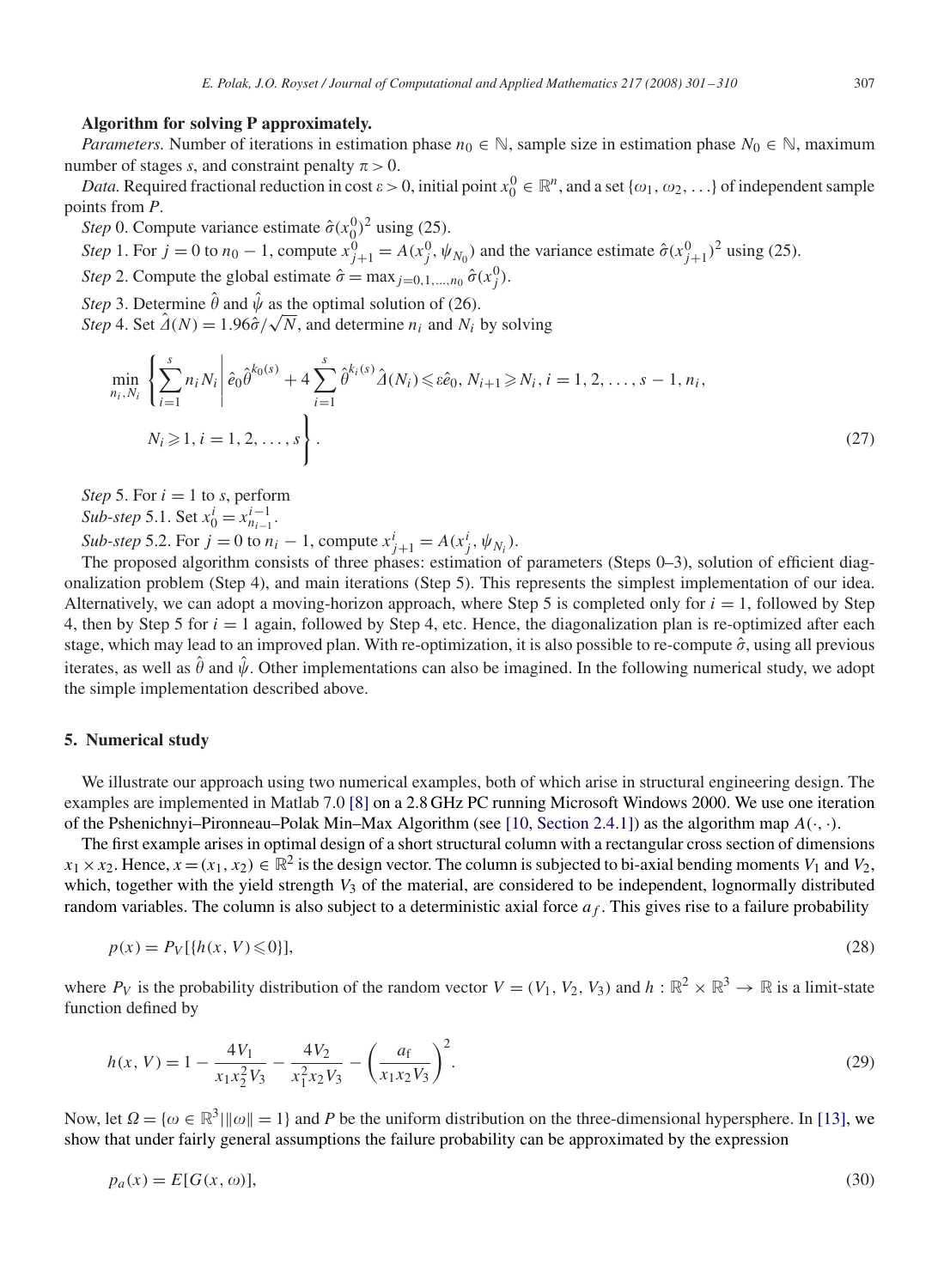to arbitrarily high accuracy for large values of the parameter  $a > 0$  ( $a = 6.5$  suffices in this example), where

$$
G(x, \omega) = \max\{1 - \chi^2(r^2(x, \omega)), 1 - \chi^2(a^2)\},\tag{31}
$$

 $\chi^2(\cdot)$  is the Chi-square cumulative distribution function with 3 degrees of freedom,

$$
r(x,\omega) = \begin{cases} \min_{r} \{r | \tilde{h}(x,r\omega) \leq 0, r \geq 0 \} & \text{if } \{r | \tilde{h}(x,r\omega) \leq 0, r \geq 0 \} \neq \emptyset, \\ \infty & \text{otherwise,} \end{cases}
$$
(32)

and  $h(\cdot, \cdot)$  is a standardized version of  $h(\cdot, \cdot)$ . We note that estimation of (30) tends to require fewer samples than estimation of (28) in the case of small probabilities. This is the case since (28) is estimated by an average of zeros and ones. However, in general the advantage for (30) diminishes as the dimension of the sample space  $\Omega$  increases.

We seek a design of the column which satisfies the constraints defined by  $f_1(x) = -x_1, f_2(x) = -x_2, f_3(x) = x_1/x_2-2$ ,  $f_4(x) = 0.5 - x_1/x_2$ ,  $f_5(x) = x_1x_2 - 0.175$ , and minimize  $p_a(x)$ . Hence, the problem is in the form of **P**, but with the integrand  $G(\cdot, \omega)$  nonsmooth. Under weak additional assumptions, it follows from [\[13\]](#page-9-0) that  $p_a(x)$  is continuously differentiable. Hence, for moderately large *N*, the sample average  $\sum_{j=1}^{N} G(x, \omega_j) / N$  of  $p_a(x)$  is, for practical purposes, effectively smooth. For this reason, we ignore the nonsmoothness of the sample average function in this, as well as the next example. No detrimental behavior of the Pshenichnyi–Pironneau–Polak Min–Max Algorithm was observed because of this simplification. Alternatively, we could have applied the entropy technique from [\[11\]](#page-9-0) to smooth the sample average, but we opted for the simpler approach, which equally well illustrates our efficient diagonalization strategy.

The algorithm parameters were selected to be  $n_0 = 25$ ,  $N_0 = 50$ ,  $s = 5$ , and  $\pi = 2$ . We note that  $\pi = 2$  suffices to ensure feasibility in **P**. Finally, the required fractional reduction in cost was  $\varepsilon = 0.01$  and the initial point was chosen to be  $x_0^0 = (\sqrt{0.175}, \sqrt{0.175})$ .

Our proposed algorithm yielded a diagonalization strategy of three stages with 25, 8, and 8 iterations, with sample sizes 50, 251, and 1621, respectively, which was executed in 458 s. Note that the computing time includes the estimation phase (30 s) and the solution time of the efficient diagonalization problem (3 s).

For comparison, we also adapted the algorithm in [\[13\]](#page-9-0) for solving  $\hat{P}$ . The adapted version of the algorithm in [13] consists of repeated application of the Pshenichnyi–Pironneau–Polak Min–Max algorithm map to  $\tilde{\mathbf{P}}_{N_i}$  until a closedloop, feedback test determines a switch of stages. We refer to this algorithm as Algorithm *RP*. Specifically, Algorithm *RP* switches stages at iteration  $x_i$  if the proposed new point *z* satisfies

$$
\psi_{N_i}(z) - \psi_{N_i}(x_j) > -\eta \Delta(N_i)^\tau,\tag{33}
$$

i.e., *z* gives too small a cost reduction. Here,  $\eta > 0$  and  $\tau \in (0, 1)$  are algorithm parameters. The parameter  $\tau$  is typically set close to one (0.9999 in these numerical examples), while a favorable value of  $\eta$  is difficult to determine. Furthermore, the sample size at each stage must be determined a priori. In this example, we selected five stages with sample sizes equally spaced between the minimum and maximum sample sizes given by the efficient diagonalization strategy, i.e., 50, 443, 836, 1228, and 1621. We used the same random seed in both algorithms. We ran Algorithm *RP* until  $\psi_{1621}(\cdot)$ was equal to the cost achieved in the last iteration of the algorithm with efficient diagonalization. We did not augment the sample size beyond 1621, but continued computing iterates at that stage until the target cost-value was achieved. This is a somewhat favorable stopping criteria for Algorithm *RP* because this algorithm might augment, prematurely, the sample size beyond 1621 resulting in long computing times. It can be deduced from [\[13\]](#page-9-0) that Algorithm *RP* converges almost surely if  $\Delta(N) = \sqrt{\frac{\log \log N}{N}}$ . Hence, we adopted this error function. The computing times for Algorithm *RP* are summarized in column two of [Table 1](#page-8-0) for various values of the parameter  $\eta$  in (33). Note that the magnitude of  $\psi_N(x)$  is between 10<sup>-2</sup> and 10<sup>-3</sup> for feasible *x* and hence one would expect suitable values of  $\eta \Delta(N)$ <sup>T</sup> being somewhat less. In [Table 1,](#page-8-0) the row with  $\eta = \infty$  gives the computing time for a fixed sample size equal to the largest sample size 1621 for all iterations.

gest sample size 1621 for all iterations.<br>We also attempted using the error function  $\Delta(N) = 1/\sqrt{N}$ , which changed the results only marginally as seen in the third column of [Table 1.](#page-8-0) We observe from (33) that a small value of  $\eta$  forces Algorithm *RP* to solve the current approximating problem accurately before switching to a larger sample size. As seen from [Table 1,](#page-8-0) there is a trade-off between solving the approximating problem accurately at an early stage, potentially wasting time, and solving the early approximations too coarsely, leading to many iteration at stages with high computational cost. If the right balance is found, i.e., a good  $\eta$ , then the feedback rule (33) can be efficient. Of course, it is difficult to select  $\eta$  a priori. To illustrate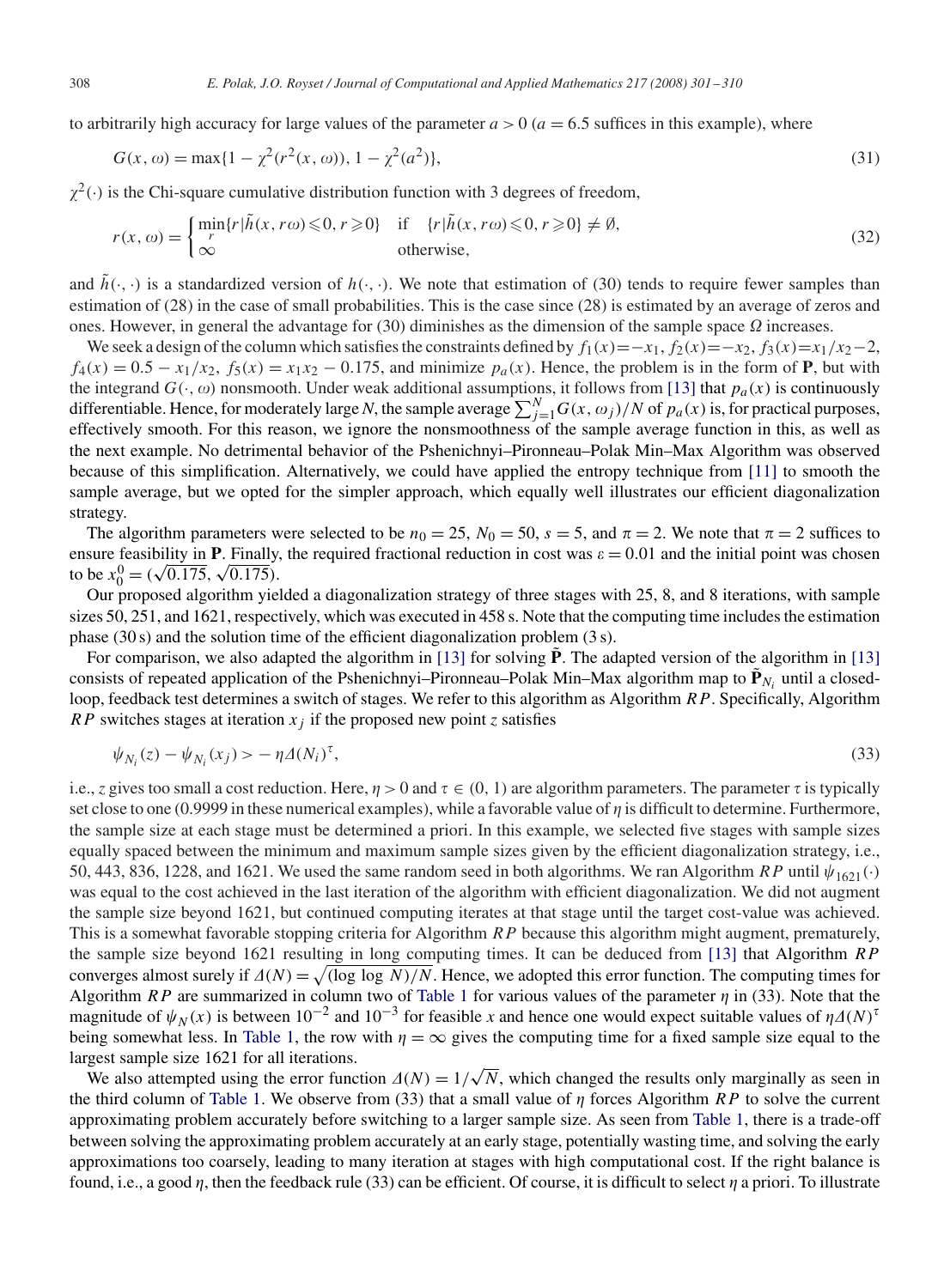<span id="page-8-0"></span>Table 1 Computing times [seconds] for Algorithm *RP* [\[13\]](#page-9-0) applied to Example 1

| $\eta$    | $\Delta(N)$                    |              |
|-----------|--------------------------------|--------------|
|           | $\sqrt{\frac{\log \log N}{N}}$ | $1/\sqrt{N}$ |
| $\infty$  | 980                            | 980          |
| $10^{-1}$ | 1044                           | 1036         |
| $10^{-2}$ | 1084                           | 654          |
| $10^{-3}$ | 678                            | 675          |
| $10^{-4}$ | 675                            | 677          |
| $10^{-5}$ | 682                            | 676          |
| $10^{-6}$ | 476                            | 477          |
| $10^{-7}$ | 574                            | 554          |
| $10^{-8}$ | 603                            | 601          |
| $10^{-9}$ | 898                            | 901          |

The efficient diagonalization approach computes the same result in 458 s.

this difficulty, we repeated the example for the higher accuracy  $\varepsilon = 0.005$ . Then, the efficient diagonalization approach increased the sample size up to 6473 and solved the problem in 1461 s. From Table 1 it appears that  $\eta = 10^{-6}$  is a good choice. We selected this value and re-solved the problem using Algorithm *RP* with five stages equally spaced in the range [50, 6473] as above. The computing time turned out to be 4729 s. Hence,  $\eta = 10^{-6}$  was not efficient in this case.

The second example is a design of a simply supported reinforced concrete *T*-girder for minimum cost according to the specifications in [\[1\],](#page-9-0) using the design variables  $x = (A_s, b, h_f, b_w, h_w, A_v, S_1, S_2, S_3) \in \mathbb{R}^9$ , where  $A_s$  is the area of the tension steel reinforcement, *b* is the width of the flange,  $h_f$  is the thickness of the flange,  $b_w$  is the width of the web,  $h_w$  is the height of the web,  $A_v$  is the area of the shear reinforcement (twice the cross-section area of a stirrup), and  $S_1$ ,  $S_2$  and  $S_3$  are the spacings of shear reinforcements in the high, medium, and low shear force zone of the girder, respectively.

We modeled uncertainty using eight independent, random variables collected in a vector *V*. We assumed that the girder can fail in four different modes corresponding to bending stress in mid-span and shear stress in the high, medium, and low shear force zone. Structural failure occurs if any of the four failure modes occur. This gives rise to four nonlinear, smooth limit-state functions  $h_k(x, V)$ ,  $k = 1, 2, 3, 4$ , whose exact form is rather complicated and given in [\[12\].](#page-9-0) This results in a failure probability  $p(x) = P_V[\cup_{k=1}^4 \{h_k(x, V) \le 0\}].$ 

Now, let  $\Omega = \{\omega \in \mathbb{R}^8 \mid ||\omega|| = 1\}$  and P be the uniform distribution on the eight-dimensional hypersphere. Then, similarly to what was done above, the failure probability can be approximated by (30), with

$$
G(x, \omega) = \max \left\{ \max_{k=1,\dots,4} \{1 - \chi^2(r_k^2(x, \omega))\}, 1 - \chi^2(a^2) \right\},\tag{34}
$$

 $\chi^2(\cdot)$  being the Chi-square cumulative distribution function with 8 degrees of freedom,

$$
r_k(x,\omega) = \begin{cases} \min_{r} \{r | \tilde{h}_k(x,r\omega) \leq 0, r \geq 0 \} & \text{if } \{r | \tilde{h}_k(x,r\omega) \leq 0, r \geq 0 \} \neq \emptyset, \\ \infty & \text{otherwise,} \end{cases}
$$
(35)

and  $\tilde{h}_k(\cdot, \cdot)$  being standardized versions of  $h_k(\cdot, \cdot)$ . We set the approximation parameter  $a = 10$  in this case. We also imposed 24 deterministic, nonlinear constraints as described in [\[12\].](#page-9-0)

Algorithm parameters were selected to be  $n_0 = 50$ ,  $N_0 = 50$ ,  $s = 5$ , and  $\pi = 1$ . Finally, the required fractional reduction in cost = 0*.*0001 and the initial point *x*<sup>0</sup> <sup>0</sup> = *(*0*.*01*,* 0*.*5*,* 0*.*5*,* 0*.*5*,* 0*.*5*,* 0*.*0005*,* 0*.*5*,* 0*.*5*,* 0*.*5*)* were chosen.

Our proposed algorithm yielded a diagonalization strategy of three stages with 65, 20, and 20 iterations, with sample sizes 50, 373, and 2545, respectively. The total computing time was 1001 s.

Again we compared this result with that obtained using Algorithm *RP* with five stages of equally spaced sample sizes between 50 and 2545. Using the same stopping criterion as for the first example, we obtained the computing times in [Table 2.](#page-9-0)We observe that the computing times using Algorithm *RP* can be significantly longer than those achieved using the efficient diagonalization approach.